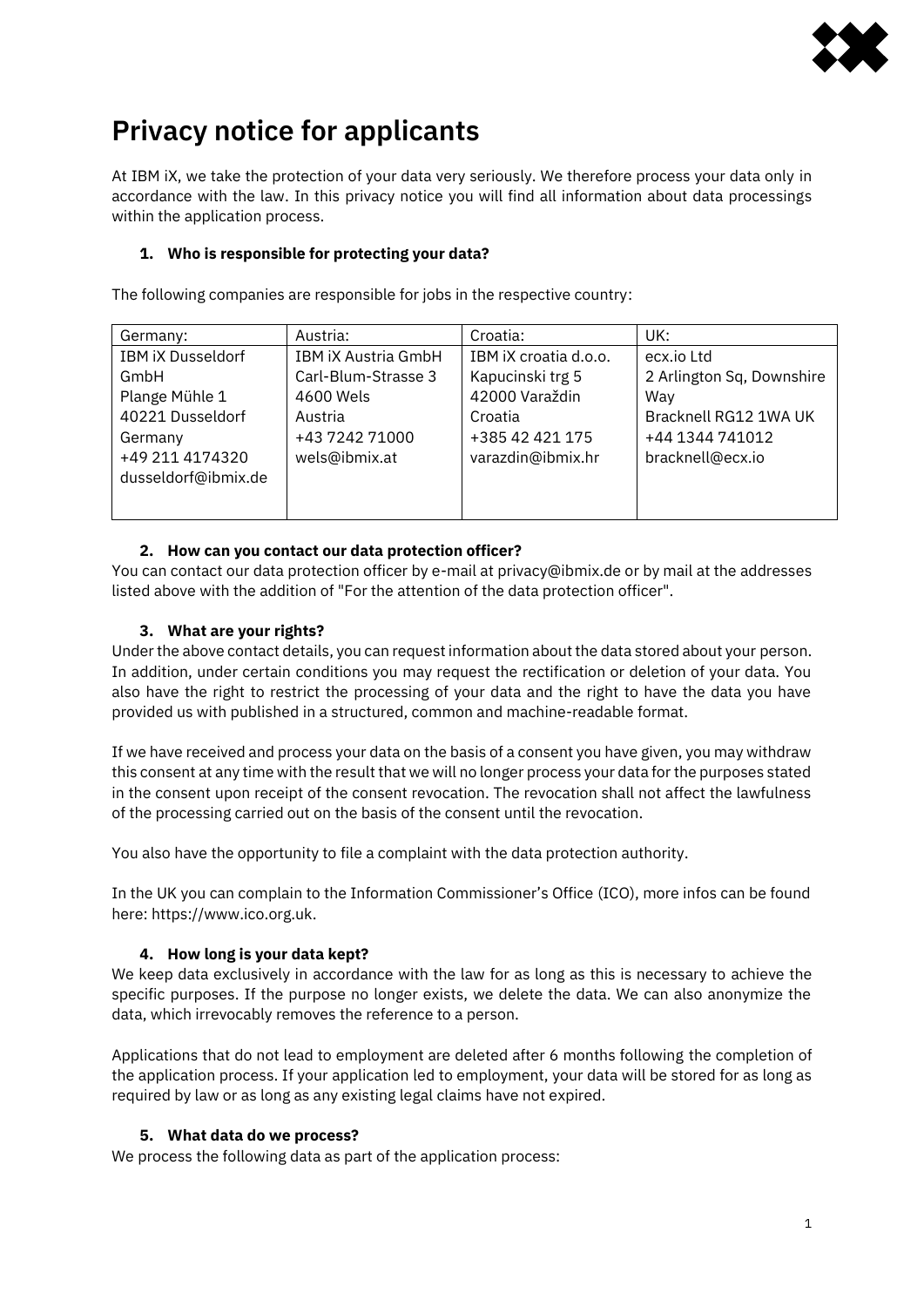

- Master data (first name, last name, date of birth)

- Contact details (address, e-mail, telephone number)

- Information from the application form (including, for example, salary requirements, your

- motivation, how you noticed us, earliest possible start date, link to online profiles such as LinkedIn) - Data about your disability (only if you provide this information voluntarily)
- Data on education/professional experience (esp. data from your CV and cover letter, data on
- professional development, certificates, qualifications and language skills)
- Photo (if you voluntarily provide it as part of the application)
- Data on the results of online coding assessments
- Communication Data (date of phone calls, messages, interviews)
- Data you provided in the feedback survey
- Image, audio, video & meeting metadata from interviews conducted online.

You are not obliged to provide us with your data. However, if you do not provide it, it will not be possible for us to carry out the application process with you.

## **6. On what legal basis and for what purpose do we process your data?**

1.We process your data in accordance with Art 6 para 1 lit b GDPR for the performance of a contract and for the implementation of pre-contractual measures. We do this to process your application, for personnel development and for access management to our offices. In the UK the legal basis is Art 6 para 1 lit b UK GDPR.

2. Your data may also be processed in the **legitimate interest of us or a third party** in accordance with Art 6 para 1 lit f GDPR to fulfill compliance requirements, to ensure IT security and IT operations, to defend against legal claims (e.g. under the General Equal Treatment Act), for transmission within the group companies for the central management of the application process and for the use of recruiting tools (see below). In the UK the legal basis is Art 6 para 1 lit f UK GDPR.

## If we process your data in our interest or in the interest of a third party, you have the right to **object at any time if reasons arise from your particular situation.**

3. Based on your **consent**, your application data may also be passed on to group companies so that you can be considered for suitable positions there. In such a case, we will process your data in accordance with Art 6 para 1 lit a GDPR. If you do not consent, your application data will only be considered for those companies to which you have applied. You can revoke this consent at any time with effect for the future. To do so, please contact us using the contact details provided above. In the UK the legal basis is Art 6 para 1 lit a UK GDPR.

We may also send you a feedback survey after the application process has been completed. We process the data you provide within the survey on the basis of your consent, which you can revoke at any time with effect for the future.

4. We do not require any special categories of personal data within the meaning of Art 9 (UK) GDPR (e.g. data relating to a disability) for the application process. We kindly ask you not to provide us with such data. If you still provide us with it, we will process this on the basis of your consent pursuant to Art 6 para 1 lit a in conjunction with Art 9 para 2 lit a GDPR (for Germany in conjunction with § 26 para 2 German Federal Data Protection Act (BDSG)), unless legal permissions pursuant to Art 9 para 2 lit b GDPR (for Germany in conjunction with § 26 para 3 BDSG) are relevant. In the UK the legal basis is Art 6 para 1 lit a in conjunction with Art 9 para 2 lit a UK GDPR.

5. The processing of application data in Germany is based on Art 88 GDPR in conjunction with Art 26 BDSG.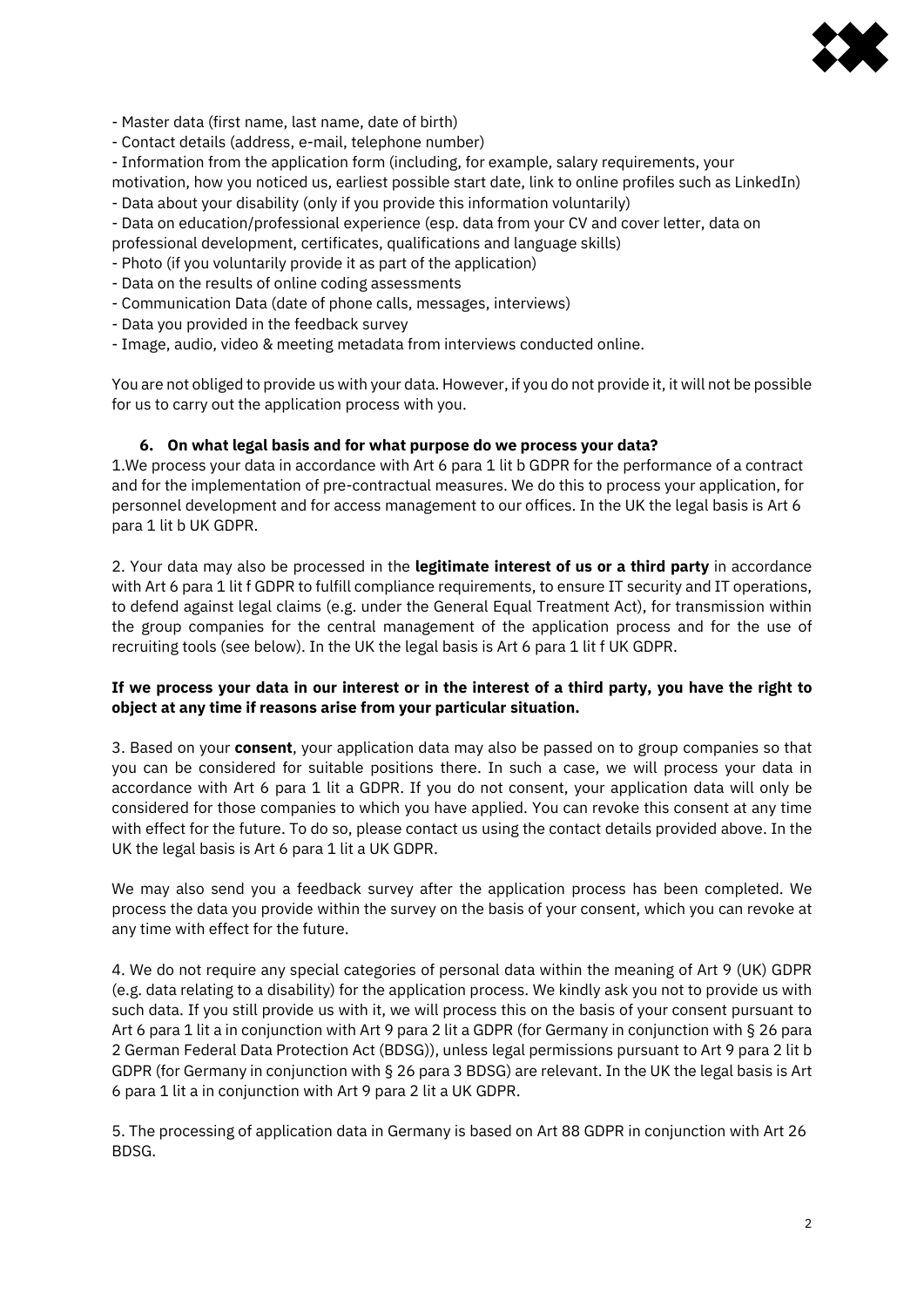

#### **7. To whom may your data be disclosed?**

During the application process, it might be necessary that we transfer personal data to various recipients. The recipients are either independent data controllers (i.e. they are themselves subject to the obligations of the (UK) GDPR)), our processors (based on an agreement according to Art 28 (UK) GDPR)) or joint controllers (based on an agreement according to Art 26 (UK) GDPR)).

Within our group companies, only those departments or employees will receive your data if they need it to process your application. Where necessary, agreements pursuant to Art 28 (UK) GDPR have been concluded.

In certain cases, e.g. if you have given your consent for this, we may also pass on your documents to other **group companies**.

In certain cases, we work with **external service providers** (processors) and transfer your data to them to the extent necessary for the provision of services. Our processors include IT service providers, software and service providers (for the provision of IT applications) and providers of recruiting tools (see below) and survey tools.

Our application portal is operated by our processor rexx systems GmbH, Süderstraße 75-79 in Hamburg, Germany.

If the application for a position at IBM iX is made through a **personnel service provider** (such as headhunters), the personnel service provider collects your data and forwards it to us for the evaluation of the application. We will also inform the personnel service provider if and whether you are hired.

Also there are legal obligations that we can only fulfill if we transfer your data to **authorities or courts** to the extent required.

In all these cases, your data will only be transmitted or provided to the absolute minimum extent necessary.

#### **8. May my data be processed in a third country?**

Yes, if this third country has been confirmed by the European Commission/UK Secretary of State to have an adequate level of data protection or if other appropriate data protection guarantees are in place.

In the case of third country processing, we use appropriate safeguards, such as standard contractual clauses, certifications, binding corporate rules or an adequacy decision by the European Commission/UK Secretary of State.

When using the recruiting tools of the provider LinkedIn Corporation, your data may be processed in the US. You can find more information on this, in particular on the relevant risks, in Chapter 11.

We use the Cisco Webex tool to conduct online interviews. Cisco Webex is a service of Cisco Systems Inc. based in San José, California, USA. You can find more information about this, especially about the risks involved, in chapter 13.

In special cases, the transfer to a third country may also take place with your explicit consent, provided that we have informed you about the possible risks of the intended transfer and the lack of appropriate data protection safeguards.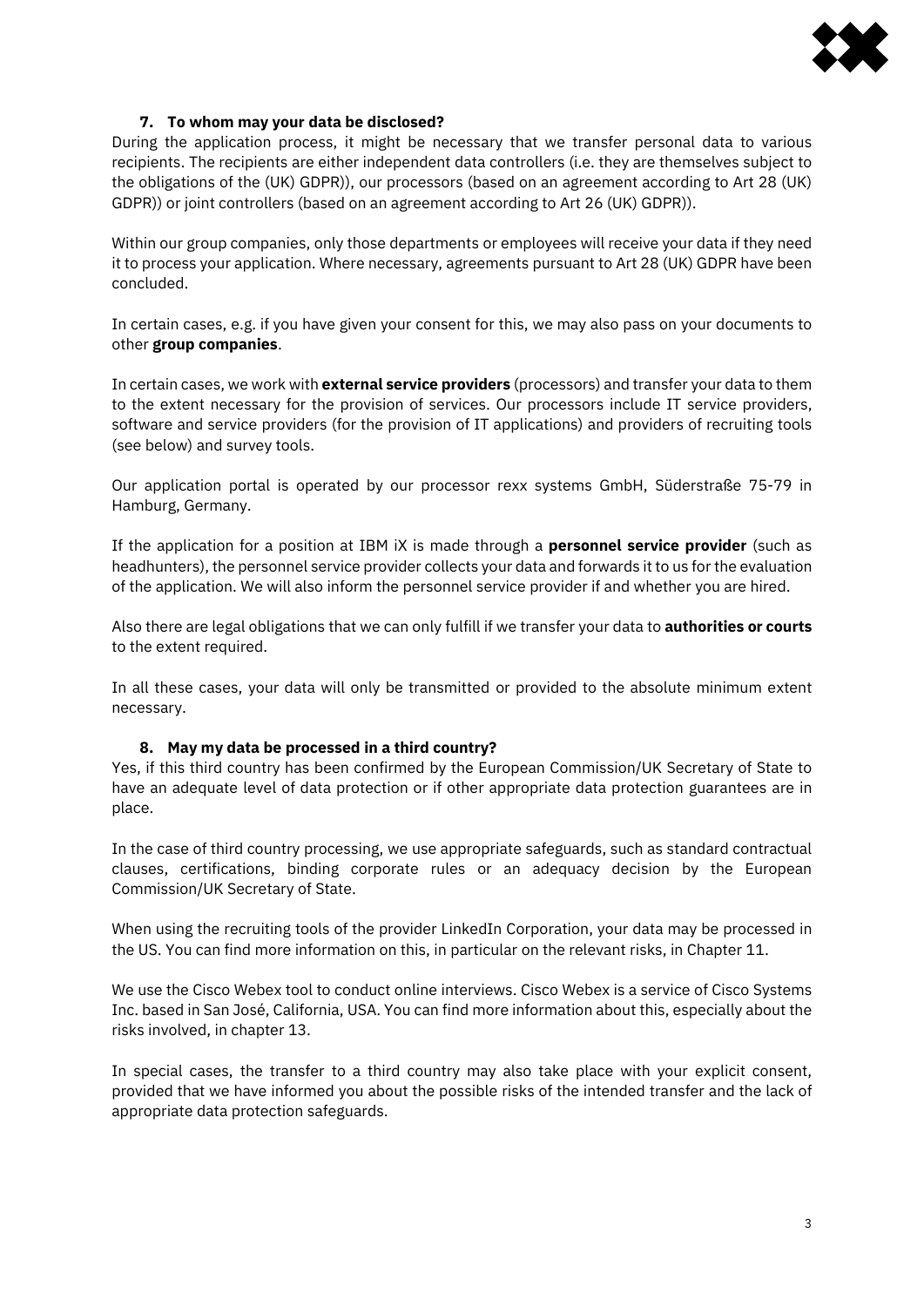

#### **9. Where does the data we process about you come from?**

We collect your data as part of the application process either by you providing it to us directly (e.g. by uploading your resume), by us collecting it ourselves (e.g. by viewing your online profile on a job platform) or by us receiving it from a recruitment agency.

Some applicants may be asked to complete an online coding assessment. This is offered by our processor SHI International Corp., 290 Davidson Avenue, Somerset, NJ 08873, USA. Therefore this might involve processing your data in the US. The European Court of Justice has determined that the US does not ensure an adequate level of data protection. Therefore, there is a risk that your data is subject to access by US authorities for control and monitoring purposes and that no effective legal remedies are available. You can find the privacy notice here: https://www.codility.com/privacypolicy/.

If you have done the online coding assessment and you have given your consent, our processor will provide us with your results. We store the results of this assessment for evaluation purposes within the application process.

**10. How is recruiting done via XING Talent Manager and XING Talent Pool Manager?**  If you have a XING profile, we may use XING Talent Manager and XING Talent Pool Manager to discover and contact you as a potential new employee. XING is operated by the company New Work SE, Strandkai 1, 20457 Hamburg, Germany.

We can use XING Talent Manager to search for candidates on XING and manage applications and profiles of XING members for our recruiting purposes. This tool is only used and accessed by our recruiting employees.

If you set IBM iX as preferred employer in your user profile, we also process your profile in XING Talent Pool Manager. This gives us the opportunity to create so-called "talent pools" and to manage members who are of interest to the company as employees in these pools and to stay in contact with them for future job positions.

In XING Talent Manager and Talent Pool Manager, we process data that results from your XING profile as well as other information that you may voluntarily provide us when contacted by our recruiters. We do not save or copy your XING profile, but we create a link to your profile via the services offered to us by XING.

The legal basis for this data processing is Art 6 para 1 lit f GDPR. We have a legitimate interest in actively searching for suitable candidates on the job and career network XING and in contacting users. Furthermore, we have a legitimate interest in recording your profile if you have indicated IBM iX as preferred employer. You can also object to this processing. To do so, please contact us using the contact details provided above.

We delete the link to your profile as soon as we decide that we do not wish to contact you as a candidate or as soon as we know that you are not interested in working for us. If you delete your profile, your data will no longer be visible to us in Talent Manager or Talent Pool Manager.

For more information on data privacy regarding the XING Talent Manager and the XING Talent Pool Manager, please visit https://www.xing.com/legal/privacy\_policy\_Talent Manager or https://www.xing.com/legal/privacy\_policy\_Talent Pool Manager.

#### **11. How is recruiting done through LinkedIn Talent Solutions?**

If you have a LinkedIn profile, we may use LinkedIn Recruiter, LinkedIn Job Slot and LinkedIn Campaigns to discover and contact you as a potential new employee on LinkedIn.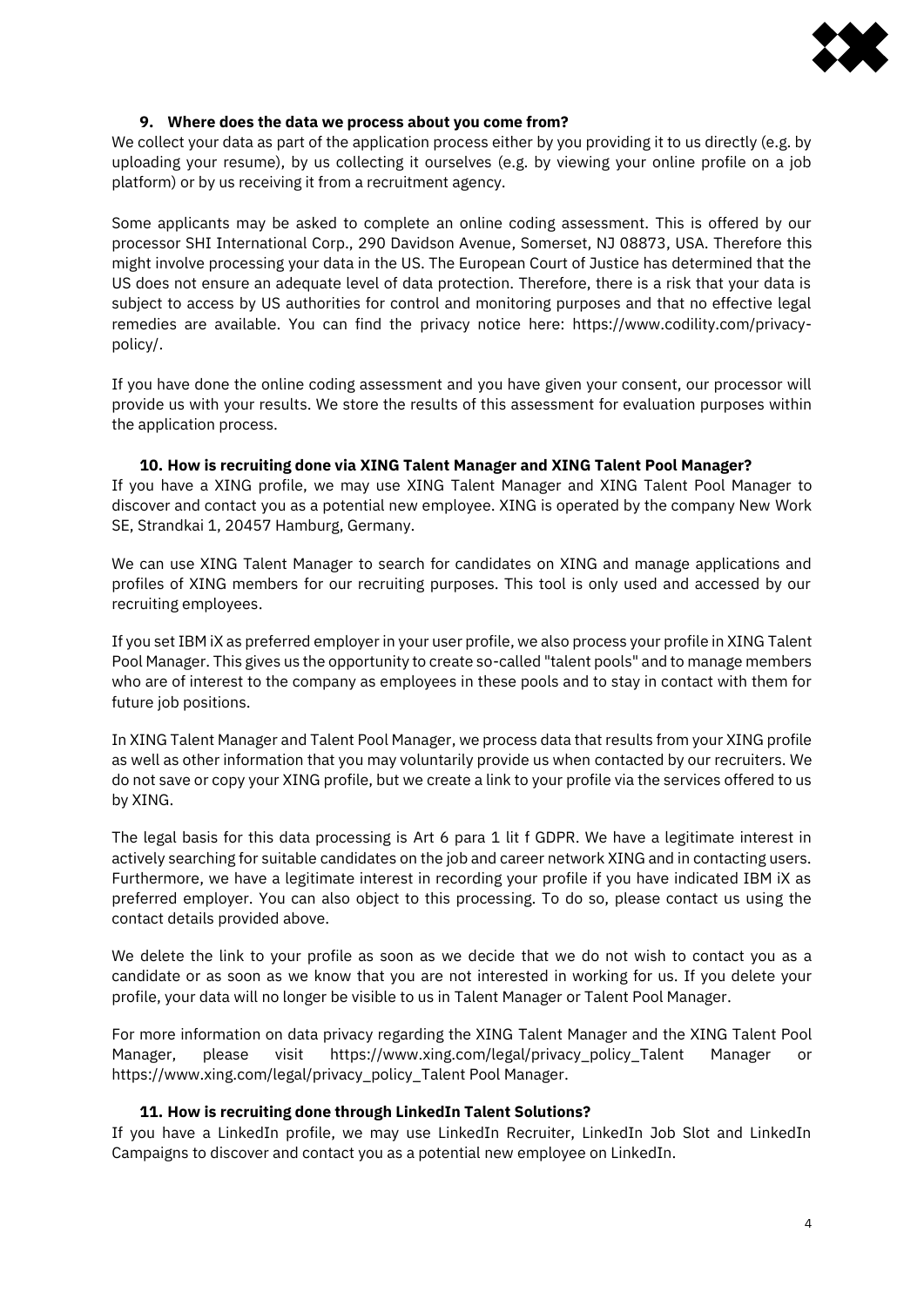

LinkedIn Recruiter is a tool of the American company LinkedIn Corporation, 2029 Stierlin Court, Mountain View, CA 94043, USA. When using LinkedIn Recruiter, **your data may therefore be processed in the US**. The European Court of Justice has determined that the US does not ensure an adequate level of data protection. Therefore, there is a risk that your data is subject to access by US authorities for control and monitoring purposes and that no effective legal remedies are available.

LinkedIn Recruiter allows us to search for candidates on LinkedIn and manage applications and profiles of LinkedIn members for our recruiting purposes. This tool is only used and accessed by our recruiting employees.

In LinkedIn Recruiter, we process data that results from your LinkedIn profile as well as other information that you may voluntarily provide us when contacted by our recruiters.

The legal basis for this data processing is Art 6 para 1 lit f (UK) GDPR. We have a legitimate interest in actively searching for suitable candidates on the job and career network LinkedIn and contacting users. You can object to this processing. To do so, please contact us using the contact details provided above.

We delete the link to your profile as soon as we decide that we do not wish to contact you as a candidate or as soon as we know that you are not interested in working for us. If you delete your profile, your data will no longer be visible to us in LinkedIn Recruiter.

For more information about LinkedIn's privacy practices, please visit: https://www.linkedin.com/legal/privacy-policy?trk=hb\_ft\_priv

## **12. How is data processed via the karriere.at talent.cloud?**

Via the tool talent.cloud, karriere.at GmbH, Donaupromenade 1, 4020 Linz, Austria offers us the opportunity to access data stored by candidates on the karriere.at website and to contact candidates directly. In doing so, either the tool automatically provides us with potentially suitable candidate profiles based on the advertised job or we have the option of finding candidates via a manual search. Initially, we only see an anonymous profile and can contact the anonymous candidate directly. Only if the candidate agrees, we receive personal data.

We and karriere.at GmbH act as joint controllers when using talent.cloud. You can find information about this here: https://www.karriere.at/kundenvertraege.

#### **13. How is the data processing done via Cisco Webex?**

We use the Cisco Webex tool to conduct online interviews. The following personal data may be processed in the process:

- User details: last name, first name, email address

- Meeting metadata: Topic, description (optional), IP addresses, device/hardware information - When dialing in with your telephone: information on the incoming and outgoing call number,

country name, start and end time. Also additional connection data such as the IP address of the device can be stored.

- Text, audio and video data: you might have the option of using the chat function. In this case, the text entries you make will also be processed. In order to enable the video and the audio function, the data from your microphone and your video camera will be processed during the meeting.

Cisco Webex is a service of Cisco Systems Inc. based in San José, California, USA. **Your data may therefore be processed in the US.** The European Court of Justice has determined that the USA does not ensure an adequate level of data protection. There is therefore a risk that your data may be